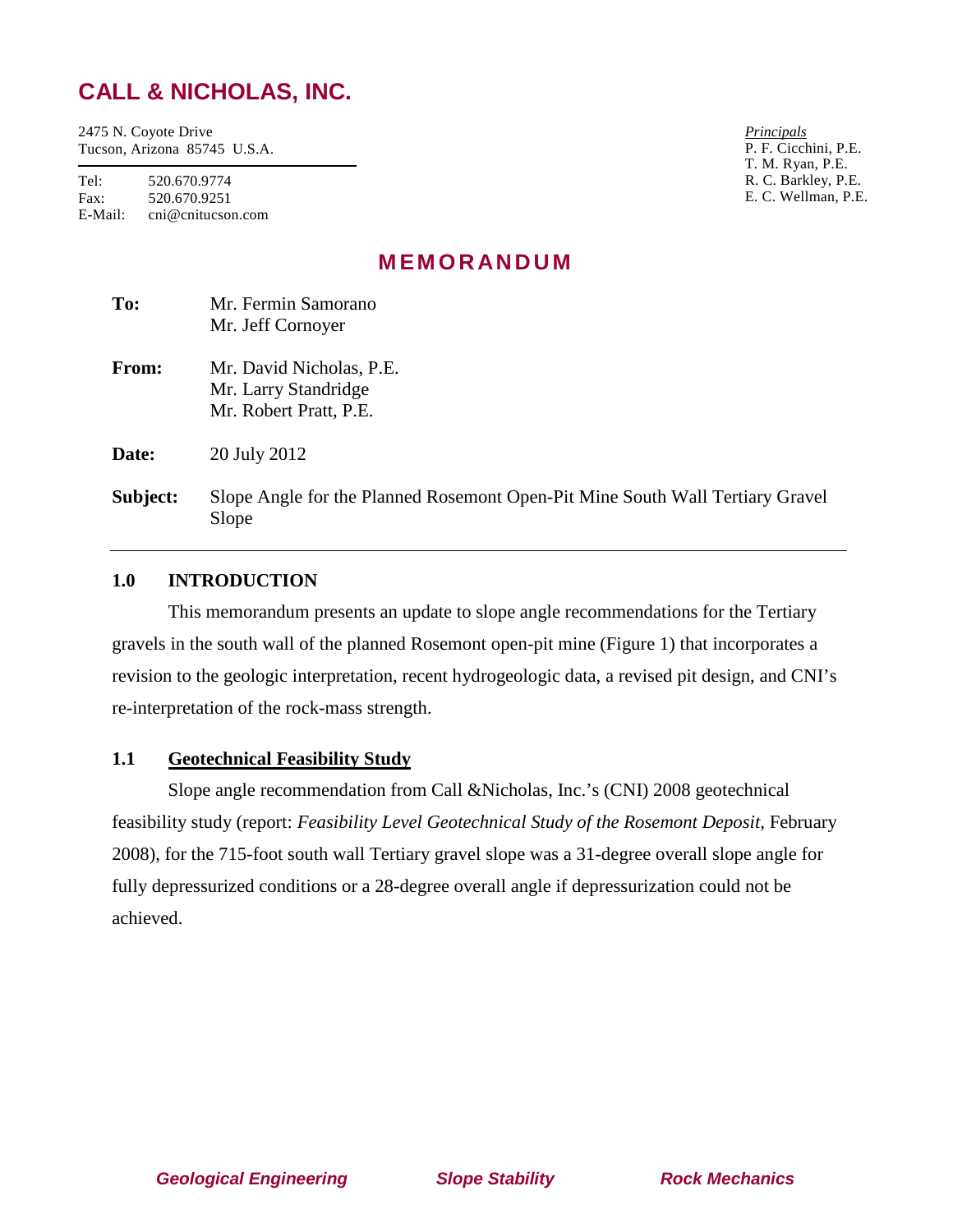## **2.0 CONCLUSIONS AND RECOMMENDATIONS**

- 1. For the Tertiary gravel slope height of approximately 600 feet in the final pit, with limited or no depressurization, a 35-degree slope angle is recommended and single benching (50-foot benches).
- 2. Pump tests performed on the Tertiary gravels and Willow Canyon arkose result in hydraulic conductivity values less than  $10^{-5}$  centimeters/second. Based on these values, it is unlikely that depressurization would be successful. It is anticipated that conductivities of  $10^{-4}$  centimeters/second or greater will be needed for successful depressurization. Hydrogeologic modeling and additional study of the hydraulic conductivity is recommended to evaluate the potential for dewatering.

## **3.0 SLOPE STABILITY ANALYSIS**

The following sections discuss the input parameters and results of slope stability analyses of the south wall Tertiary gravels.

### **3.1 Pit Design**

Figure 1 presents geology projected onto the planned Rosemont final pit design. This design is the P627 final pit provided to CNI by Moose Mountain Consultants in June 2012.

### **3.2 Geology**

A revision to the geologic model provided by Moose Mountain Consultants to CNI in March 2012 resulted in a significant change to the geometry of the south wall Tertiary gravels. Figure 2, cross section NS, shows the differences in the geologic models. The thickness of the Tertiary gravels was reduced, resulting in the maximum slope height changing from over 700 feet to slightly over 600 feet in the current model.

### **3.3 Hydrogeologic Data**

Since the 2008 geotechnical feasibility study, Montgomery & Associates and Engineering Analytics, Inc. have performed pump tests in the Tertiary gravels and the Willow Canyon arkose. Hydraulic conductivity values determined from these pump tests are presented in Table 1. The hydraulic conductivities shown in this table are very low making groundwater depressurization difficult.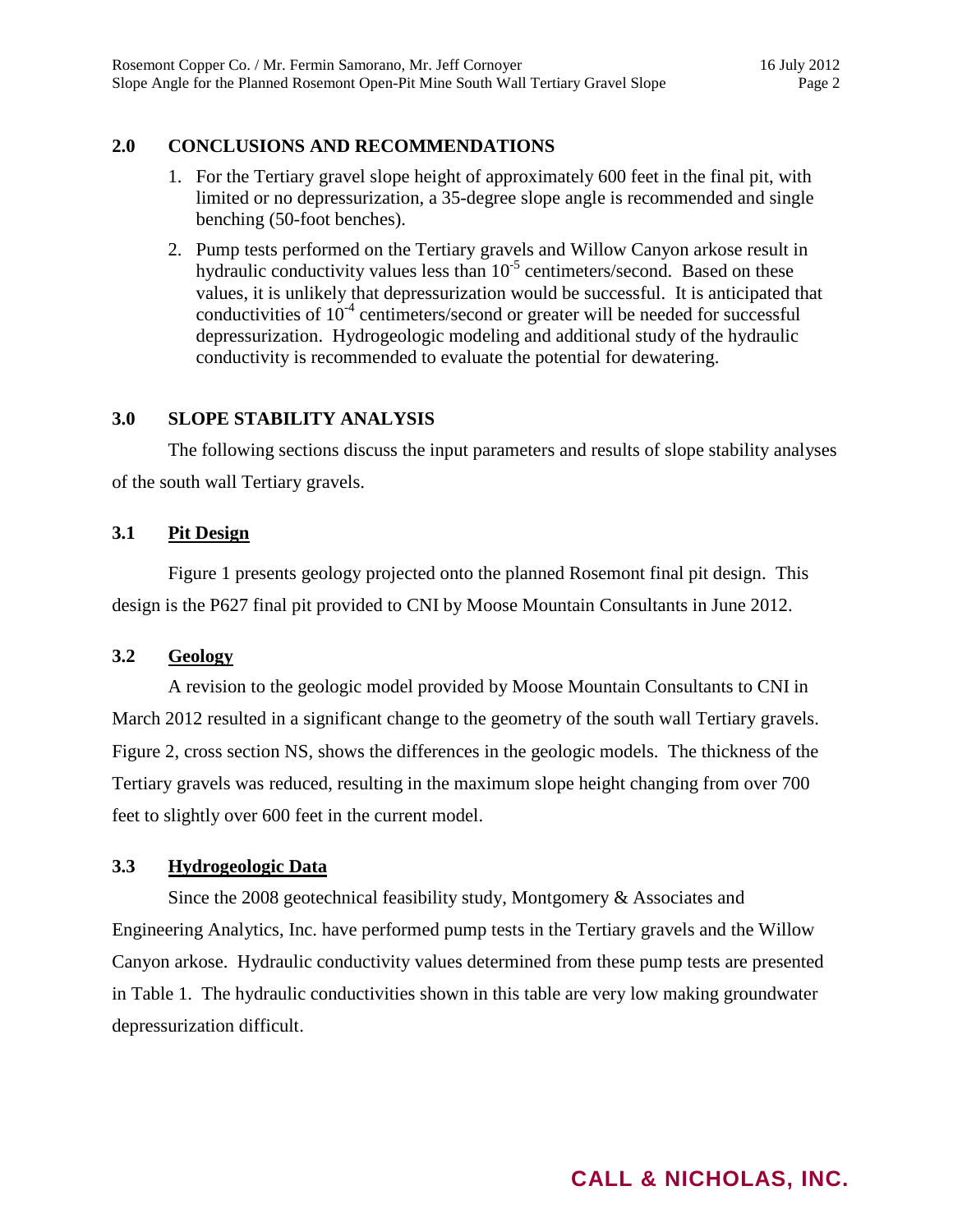CNI recommends groundwater modeling to determine the anticipated horizontal drain spacing for dewatering approximately 100 to 200 feet behind the slope face. Because of the low conductivity values, a relatively tight spacing will be required resulting in a high cost to depressurize the slope.

The phreatic surface is interpreted to be at the 5100 foot elevation. For the analysis CNI has assumed that the phreatic surface will be 0.3 times the height of the saturated slope behind the pit wall due to resulting from the open pit.

#### **3.4 Rock-Mass Shear Strength**

The Tertiary gravels' rock-mass shear strength was determined with the use of CNI's method of calculating rock mass shear strength (Karzulovic, Antonio. 2009. "Rock Mass Model." In Guidelines for Open Pit Slope Design, edited by John Read and Peter Stacey, 130- 132. Australia: CSIRO Publishing). This method derives estimates of the rock-mass strength with the use of intact and fracture shear strengths as determined with the use of laboratory testing data. The intact and fracture shear strengths are combined, based on the degree of fracturing as indicated by the RQD, to determine the rock-mass shear strength.

### *3.4.1 Laboratory Testing*

All of the samples tested for the Tertiary gravels came from drill hole AR-2050. Laboratory testing was performed as part of the geotechnical feasibility study.

With the use of the residual direct-shear test results, the fracture shear strength was computed as shown on Figure 3. The triaxial compression, uniaxial compression, and disc tension test results were utilized to determine the intact shear strength of the Tertiary gravels as shown on Figure 4.

### *3.4.2 Rock-Mass Shear Strength*

In addition to the intact and fracture shear strengths mentioned previously, an average RQD for the Tertiary gravels of 55 percent was utilized (Figure 5) for the rock-mass shear strength calculation. The average RQD was determined with the use of data from 546 feet of drilling data obtained from 6 core holes. Figure 6 presents the Tertiary gravels' rock-mass shear strength calculation sheet.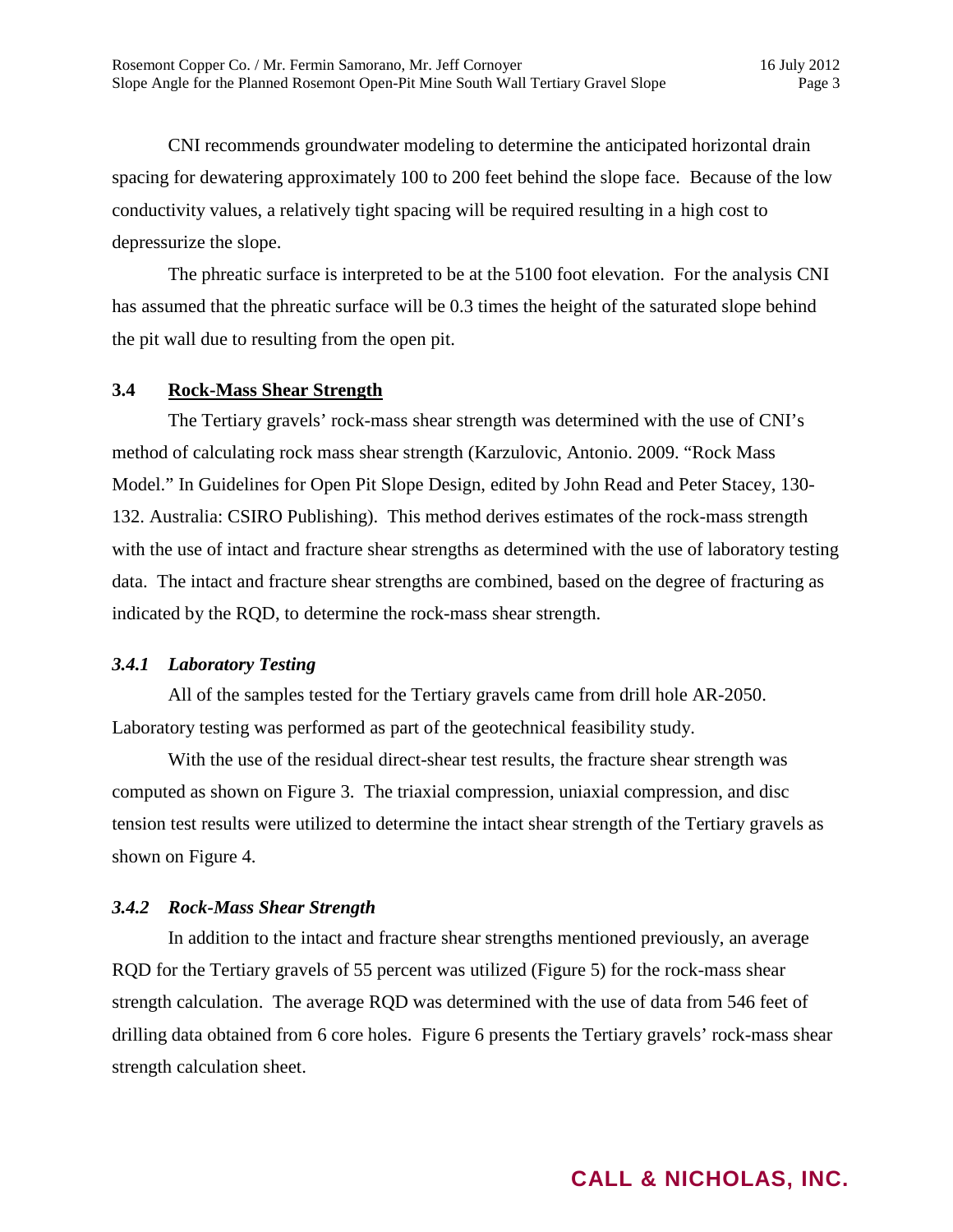### **3.5 Stability Analysis**

Slope stability analyses were conducted with the use of the SLOPE/W© limitingequilibrium computer program. Stability of the final pit was analyzed (615-foot maximum slope height) to determine the appropriate slope angle with the use of section NS as shown on Figure 2. The location of this section is shown on Figure 1. A phreatic surface elevation of 5100 feet was utilized based on a phreatic surface map provided by Montgomery & Associates. Because of the low hydraulic conductivities determined from pump tests mentioned previously, CNI did not consider a reduction in the phreatic surface level with the use of depressurization from vertical pumping wells.

The slope angle was varied until a factor of safety of not less than 1.2 was obtained. This resulted in a slope angle of 35 degrees, which is recommended for design of the final pit south wall Tertiary gravel slope.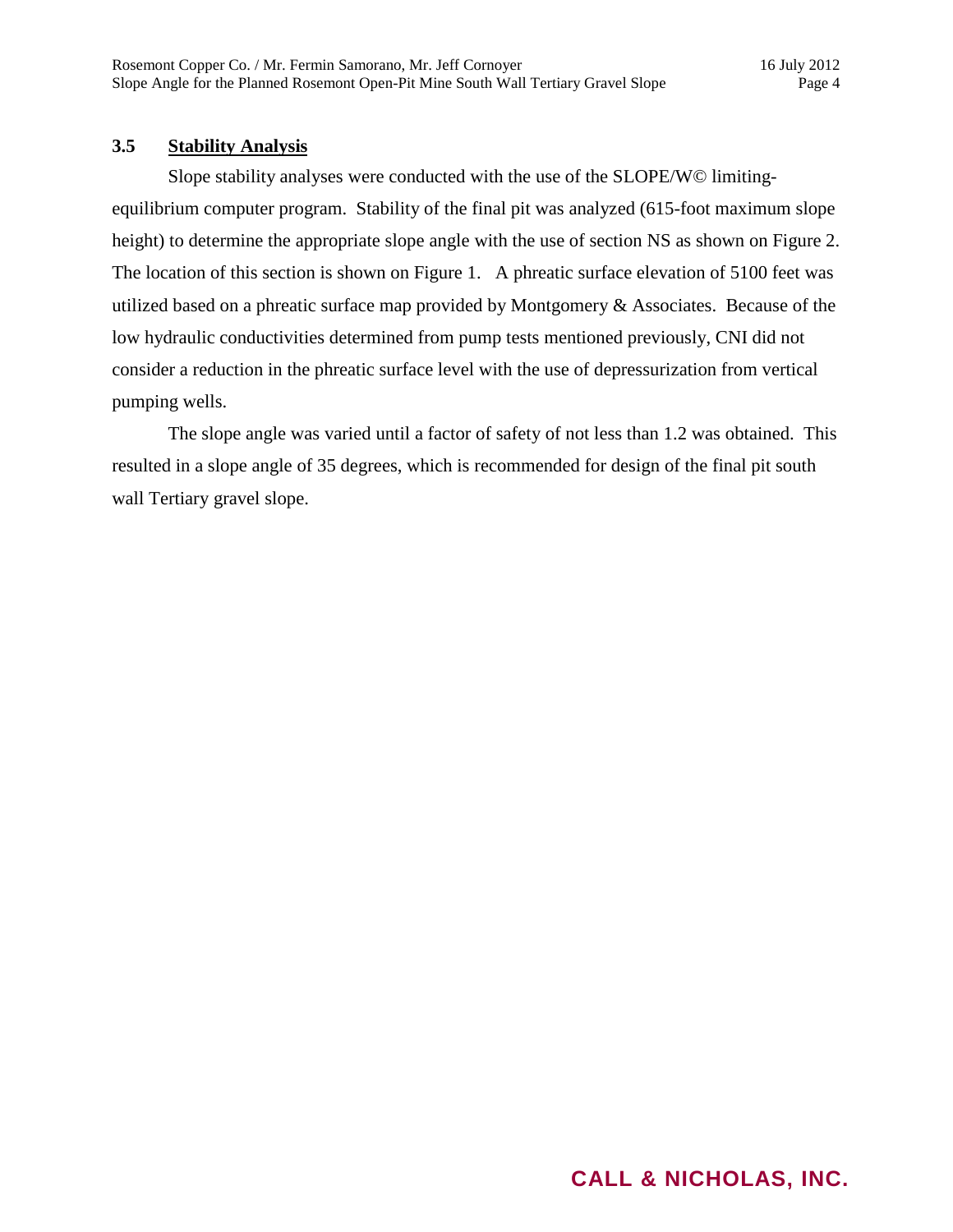## Table 1. Hydraulic Conductivity Values Provided by Engineering Analytics Rosemont Copper

|                                                  | <b>Hydraulic Conductivity (cm/sec)</b> |                       |                       |  |  |
|--------------------------------------------------|----------------------------------------|-----------------------|-----------------------|--|--|
| <b>Hydrogeologic Unit</b>                        | <b>Likely Minimum</b>                  | <b>Likely Average</b> | <b>Likely Maximum</b> |  |  |
| Willow Canyon (Ksd)                              | 3.5E-08                                | 3.5E-07               | $3.5E-06$             |  |  |
| Tertiary Gravels (Qtg1)                          | $3.5E-06$                              | 3.5E-05               | $3.5E-04$             |  |  |
| Tertiary Gravels – lowest<br>permeability (Qtg2) | $3.5E-08$                              | 3.5E-07               | $3.5E-06$             |  |  |

Table 2. Tertiary Gravels Geotechnical Laboratory Testing Performed for CNI Geotechnical Feasibility Study

| <b>Test Type</b>                                           | <b>Number of Tests</b> | Depth of Tested Samples (ft.) |
|------------------------------------------------------------|------------------------|-------------------------------|
| <b>Fracture Direct Shear</b>                               |                        | 86, 258, 336                  |
| Uniaxial Compression                                       |                        | 96, 257, 336                  |
| <b>Triaxial Compression</b><br>(Unconsolidated, Undrained) |                        | 69, 251, 310                  |
| Tensile Strength (Brazilian Disc<br>Tension)               |                        | 69, 251, 257, 310, 336        |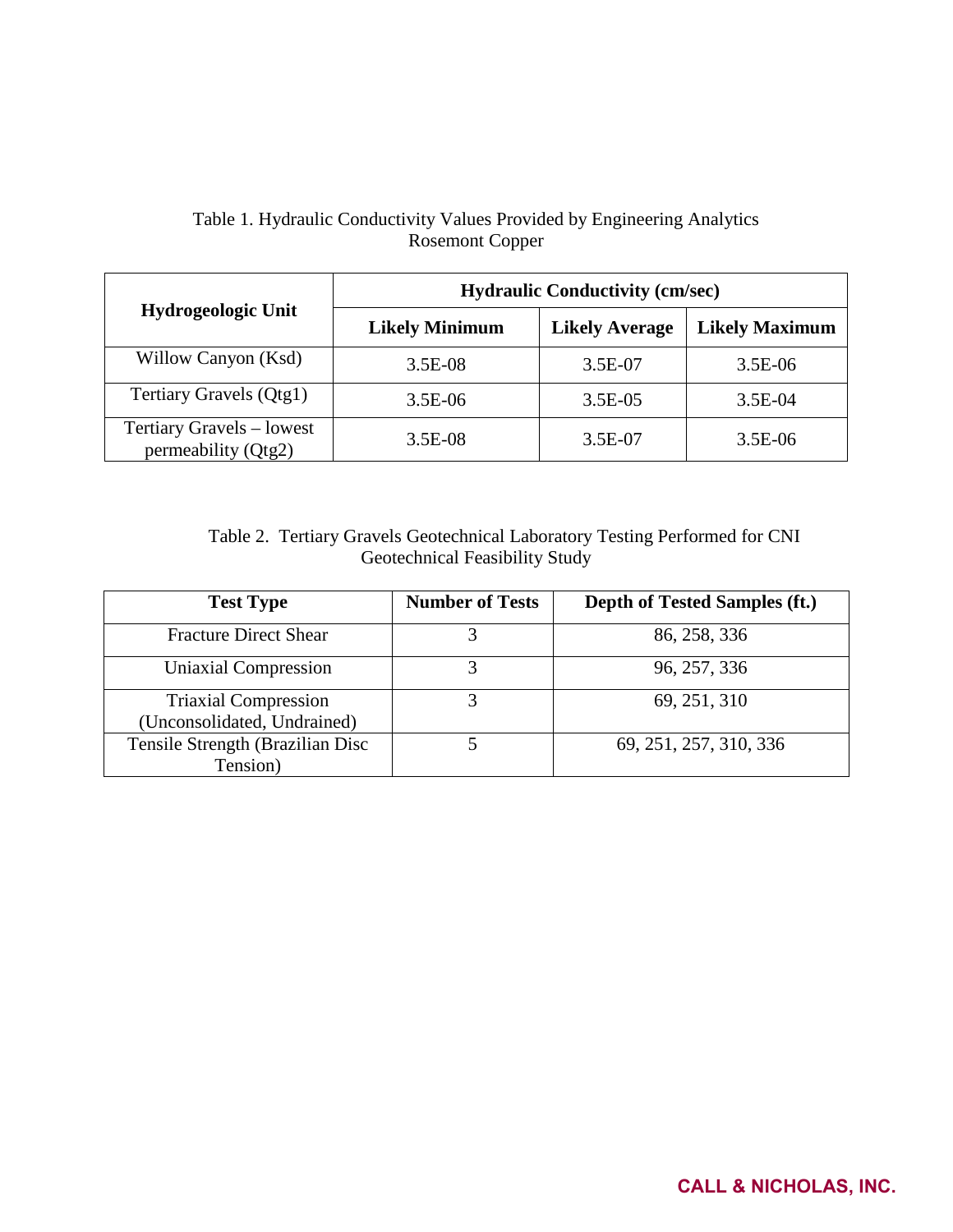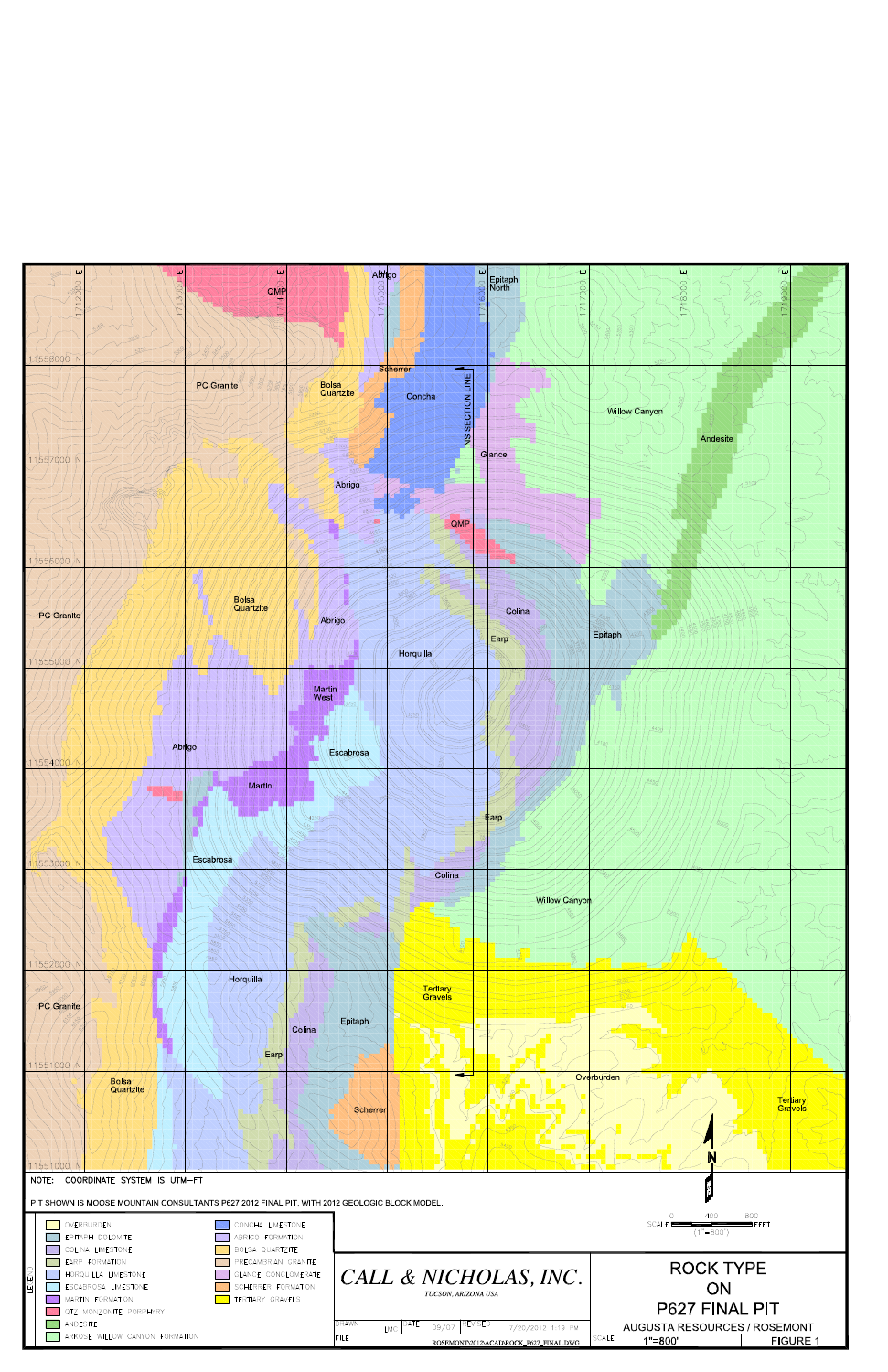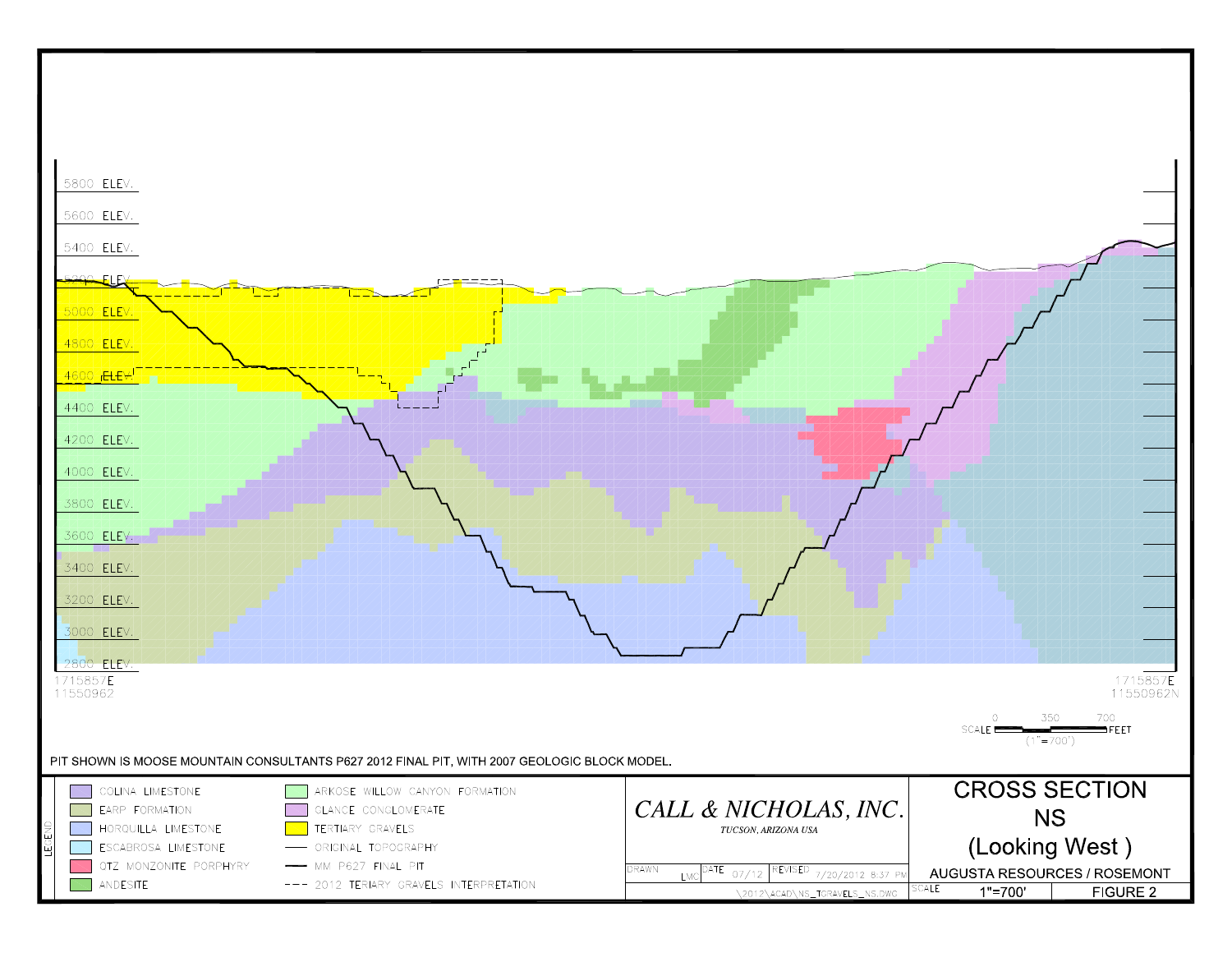| <b>Laboratory Test Values</b> |                         |                |               |              |              |               |               |
|-------------------------------|-------------------------|----------------|---------------|--------------|--------------|---------------|---------------|
|                               |                         |                | <b>Normal</b> | <b>Shear</b> | <b>Shear</b> | <b>Normal</b> | <b>Shear</b>  |
| Project                       | Rock                    | Test           | Load          | Load         | Area         | <b>Stress</b> | <b>Stress</b> |
| ID                            | Type                    | <b>Number</b>  | (lbs)         | (lbs)        | $(in^2)$     | (psi)         | (psi)         |
| 939-2050-86                   | <b>Tertiary Gravels</b> |                | 229.80        | 177.80       | 3.82         | 60.16         | 46.54         |
| 939-2050-86                   | <b>Tertiary Gravels</b> | $\overline{2}$ | 455.70        | 336.00       | 3.78         | 120.67        | 88.97         |
| 939-2050-86                   | <b>Tertiary Gravels</b> | 3              | 906.90        | 754.00       | 3.42         | 264.99        | 220.31        |
| 939-2050-86                   | <b>Tertiary Gravels</b> | 4              | 907.40        | 755.20       | 3.51         | 258.50        | 215.14        |
| 939-2050-86                   | <b>Tertiary Gravels</b> | 5              | 1582.90       | 1238.00      | 3.49         | 452.98        | 354.28        |
| 939-2050-258                  | <b>Tertiary Gravels</b> |                | 225.60        | 174.00       | 3.70         | 60.92         | 46.99         |
| 939-2050-258                  | <b>Tertiary Gravels</b> | 2              | 455.00        | 288.10       | 3.73         | 121.89        | 77.18         |
| 939-2050-258                  | <b>Tertiary Gravels</b> | 3              | 904.50        | 478.70       | 3.71         | 243.64        | 128.95        |
| 939-2050-258                  | <b>Tertiary Gravels</b> | 5              | 1810.30       | 700.00       | 3.74         | 483.47        | 186.94        |
| 939-2050-336                  | <b>Tertiary Gravels</b> |                | 245.20        | 229.20       | 4.25         | 57.73         | 53.96         |
| 939-2050-336                  | <b>Tertiary Gravels</b> | 2              | 508.80        | 381.10       | 4.04         | 126.05        | 94.42         |
| 939-2050-336                  | <b>Tertiary Gravels</b> | 5              | 994.70        | 677.10       | 4.24         | 234.47        | 159.61        |
| 939-2050-336                  | <b>Tertiary Gravels</b> | 6              | 1743.10       | 1064.60      | 4.09         | 425.69        | 259.99        |



Figure 3. Tertiary Gravels Fracture Shear Strength from Direct-Shear Testing

0 50 100 150 200 250 300 350 400 450

**Normal Stress (psi)** Test Points **-**Linear Regression ------- -1 STD ------- +1 STD

 $\bullet$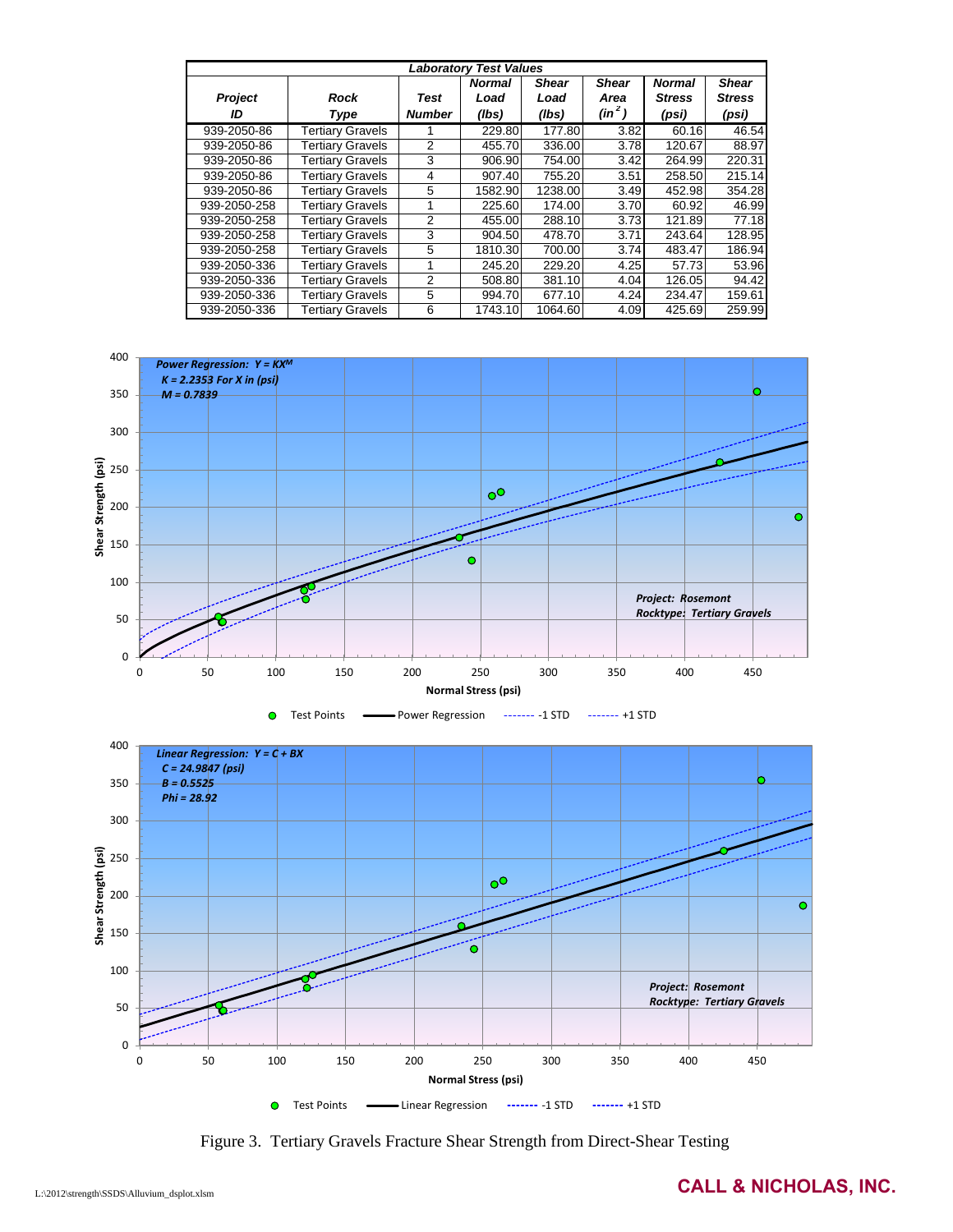|         | <b>Laboratory Test Values</b> |                         |                |                                   |                                 |  |  |  |  |
|---------|-------------------------------|-------------------------|----------------|-----------------------------------|---------------------------------|--|--|--|--|
| Project | <b>Sample</b><br>ID           | <b>Rock</b>             | Test           | <b>Confining</b><br><b>Stress</b> | <b>Failure</b><br><b>Stress</b> |  |  |  |  |
| ID      |                               | <b>Type</b>             | <b>Number</b>  | (psi)                             | (psi)                           |  |  |  |  |
| 939     | 939-2050-96                   | <b>Tertiary Gravels</b> | 1              | 1500.00                           | 5618.59                         |  |  |  |  |
| 939     | 939-2050-96                   | <b>Tertiary Gravels</b> | $\overline{2}$ | 500.00                            | 2787.17                         |  |  |  |  |
| 939     | 939-2050-96                   | <b>Tertiary Gravels</b> | 3              | 1000.00                           | 4291.36                         |  |  |  |  |
| 939     | 939-2050-257                  | <b>Tertiary Gravels</b> | 1              | 1000.00                           | 3469.76                         |  |  |  |  |
| 939     | 939-2050-257                  | <b>Tertiary Gravels</b> | $\overline{2}$ | 1500.00                           | 4499.50                         |  |  |  |  |
| 939     | 939-2050-257                  | <b>Tertiary Gravels</b> | 3              | 500.00                            | 2328.10                         |  |  |  |  |
| 939     | 939-2050-336                  | <b>Tertiary Gravels</b> | 1              | 500.00                            | 3023.50                         |  |  |  |  |
| 939     | 939-2050-336                  | <b>Tertiary Gravels</b> | $\overline{2}$ | 1000.00                           | 4882.55                         |  |  |  |  |
| 939     | 939-2050-336                  | <b>Tertiary Gravels</b> | 3              | 1500.00                           | 6496.45                         |  |  |  |  |
| 939     | 939-2050-69                   | <b>Tertiary Gravels</b> | 1              | 0.00                              | 224.00                          |  |  |  |  |
| 939     | 939-2050-251                  | <b>Tertiary Gravels</b> | 1              | 0.00                              | 514.00                          |  |  |  |  |
| 939     | 939-2050-310                  | <b>Tertiary Gravels</b> | 1              | 0.00                              | 272.00                          |  |  |  |  |
| 939     | 939-2050-69                   | <b>Tertiary Gravels</b> | 1              | $-59.00$                          | 0.00                            |  |  |  |  |
| 939     | 939-2050-251                  | <b>Tertiary Gravels</b> | 1              | $-190.00$                         | 0.00                            |  |  |  |  |
| 939     | 939-2050-257                  | <b>Tertiary Gravels</b> | 1              | $-126.00$                         | 0.00                            |  |  |  |  |
| 939     | 939-2050-336                  | <b>Tertiary Gravels</b> | 1              | $-272.00$                         | 0.00                            |  |  |  |  |
| 939     | 939-2050-310                  | <b>Tertiary Gravels</b> | 1              | $-51.00$                          | 0.00                            |  |  |  |  |

![](_page_8_Figure_1.jpeg)

![](_page_8_Figure_2.jpeg)

![](_page_8_Figure_3.jpeg)

Figure 4. Intact Shear Strength for Tertiary Gravels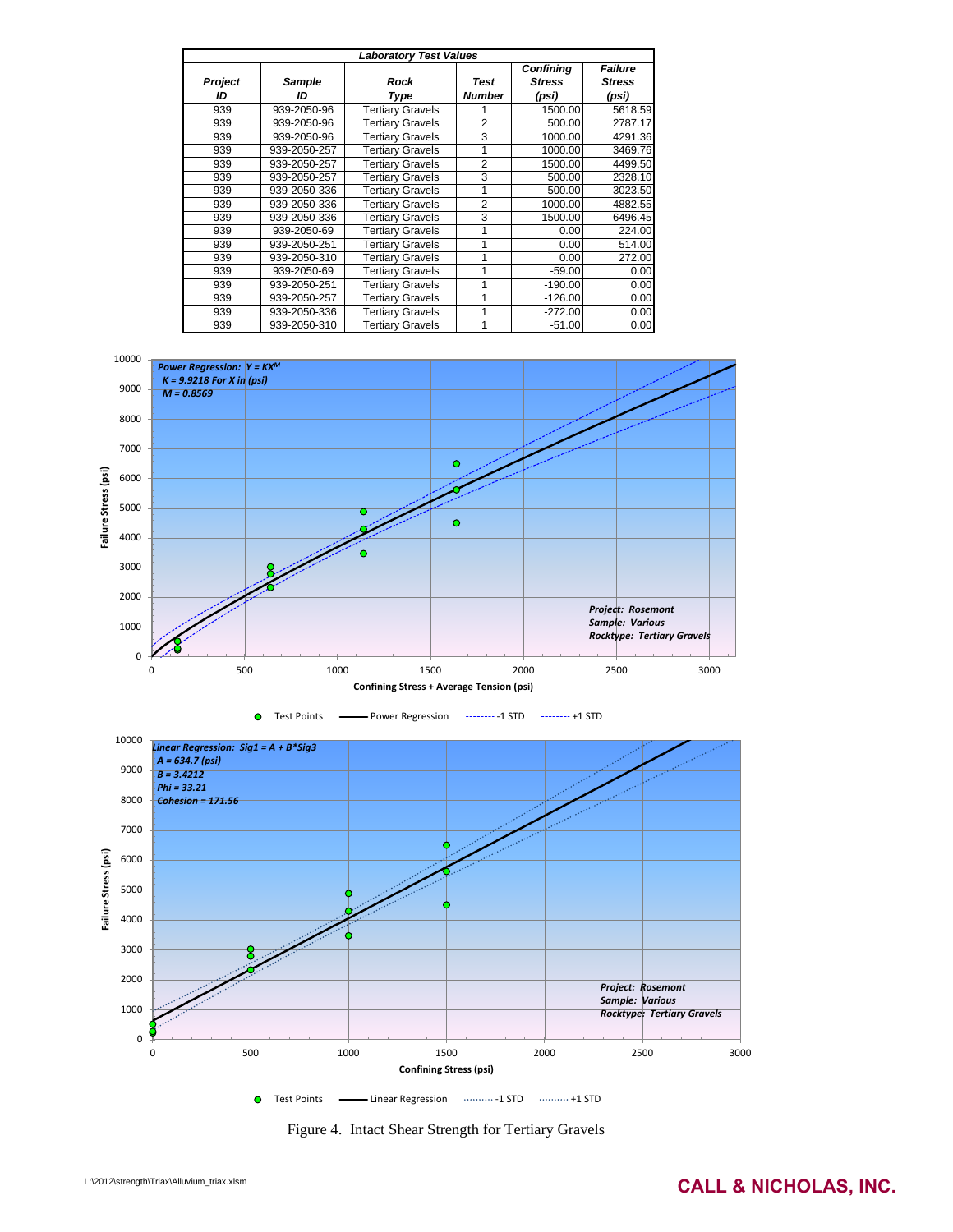![](_page_9_Figure_0.jpeg)

Figure 5. RQD Data Distribution for Rosemont Tertiary Gravels